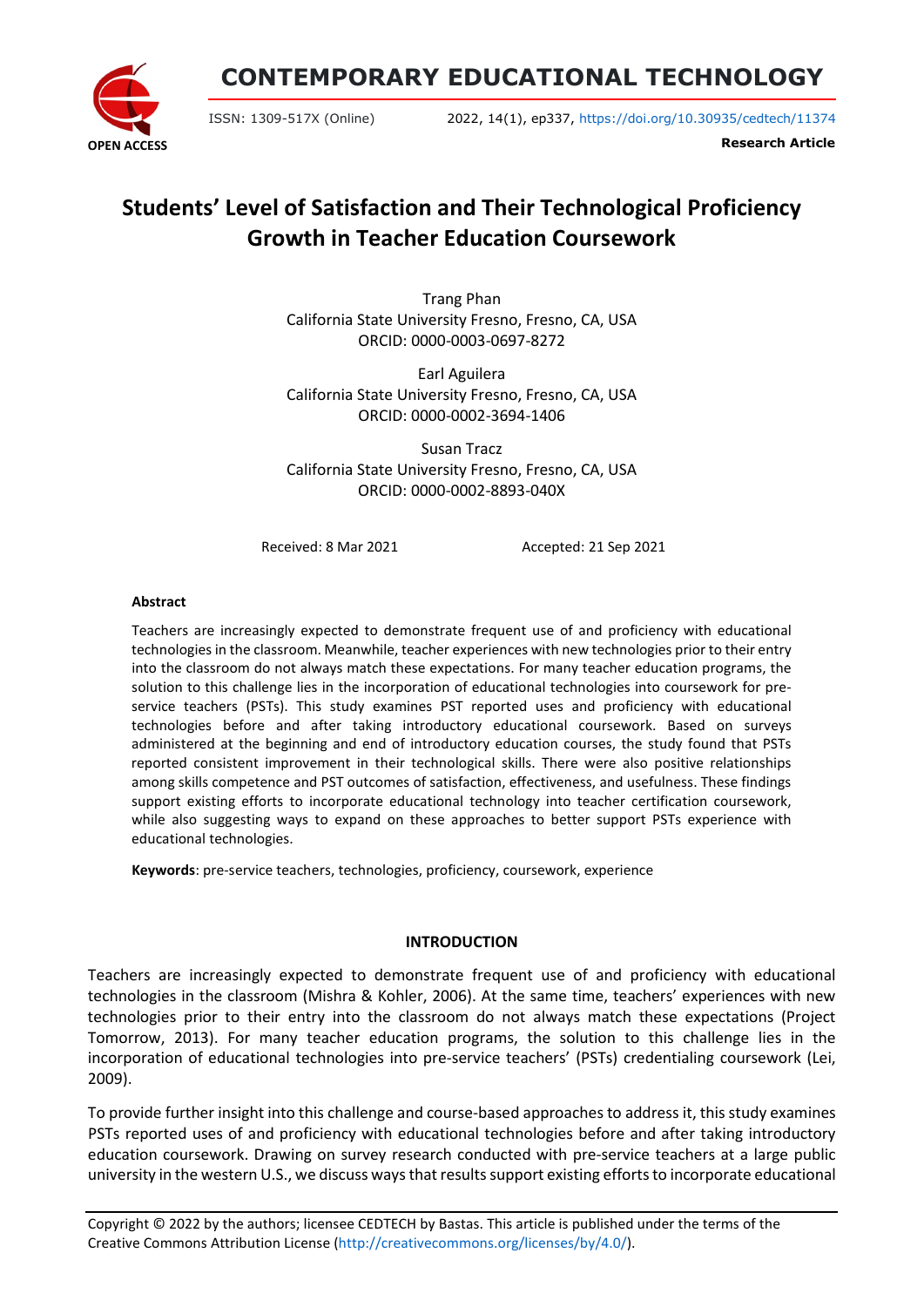technology into teacher certification coursework, while also suggesting ways to expand on these approaches to better support PST experiences with educational technologies.

#### **RESEARCH PURPOSE AND QUESTIONS**

The purpose of this article is to report the results of a survey study designed to investigate PST experiences with technology in their introductory education courses, along with various outcomes of these courses. Specifically, the following research questions were asked:

- 1. Do PSTs report changes in their frequency of technology use after taking introductory education courses? If so, how?
- 2. Do PSTs report changes in their technological proficiency after taking the introductory education courses? If so, how?
- 3. Is there a relationship between PSTs reported post-course frequency of in-course technology use and their perceptions of introductory education course outcomes?
- 4. Is there a relationship between PSTsreported post-course technological proficiency and their perceptions of introductory education course outcomes?

To address these questions, we primarily report frequencies and percentages from crosstab analyses of survey data from PSTs collected at the beginning and end of one semester of the introductory education coursework. As we discuss in the next section, we conceptualize PSTs frequency of technology use and reported technology proficiency as different dimensions of their learning. The course outcomes we have selected focus on student perceptions of their course experiences.

## **THEORETICAL FRAMEWORK**

In this article, we frame the technology-enhanced learning (TEL; Kirkwood & Price, 2014) of PSTs through the lens of Sfard's (1998) two metaphors of learning. In this view, learning can be understood as both a state of *acquisition* and a process of *participation*.

In the acquisition-based metaphor, learning, or rather, "having learned," is conceptualized as taking place once something has been acquired - a new piece of information, a new skill, a new habit, or a new disposition (Sfard, 1998). We can see this metaphor operating broadly within approaches such as standardized testing, which aims to discriminate between students who have or have not acquired certain ways of knowing, doing, and being (Serafini, 2000). Within the context of teacher education, we see this metaphor at play through certification programs accompanied by demonstrations of knowledge - often through a portfolio or testbased assessments (Wong & Glass, 2005).

In participation-based framings, learning is conceptualized as an ongoing process that is inseparable from doing. It is not framed as something to be assessed after the fact, but instead, something to be observed at the moment it is occurring. In a general sense, we can see this metaphor operating in research on communities of practice (e.g., Lave & Wenger, 1991), affinity spaces (e.g., Gee, 2005), and sites of familybased learning (e.g., Rogoff, 2003). Within teacher education, scholars invoke a participation metaphor of learning when discussing professional learning communities (DuFour & Eaker, 2009) and inquiry-based approaches to teacher professional learning (Cochran-Smith & Lytle, 2009).

We agree with Sfard (1998) in her stance that both of these metaphors are essential for understanding the full scope of human learning, and in our case, teacher development in TEL. In this project, an acquisitionbased understanding of learning informs the way we conceptualize PSTs reporting on their own proficiency with educational technologies over time. At the same time, a participation-based understanding of learning underpins our focus on teachers' self-reported frequency of educational technology use before and after their education courses. Ultimately, this project seeks to connect these metaphors by framing an inquiry that explores the connections between teachers' TEL and certain outcomes of their education courses.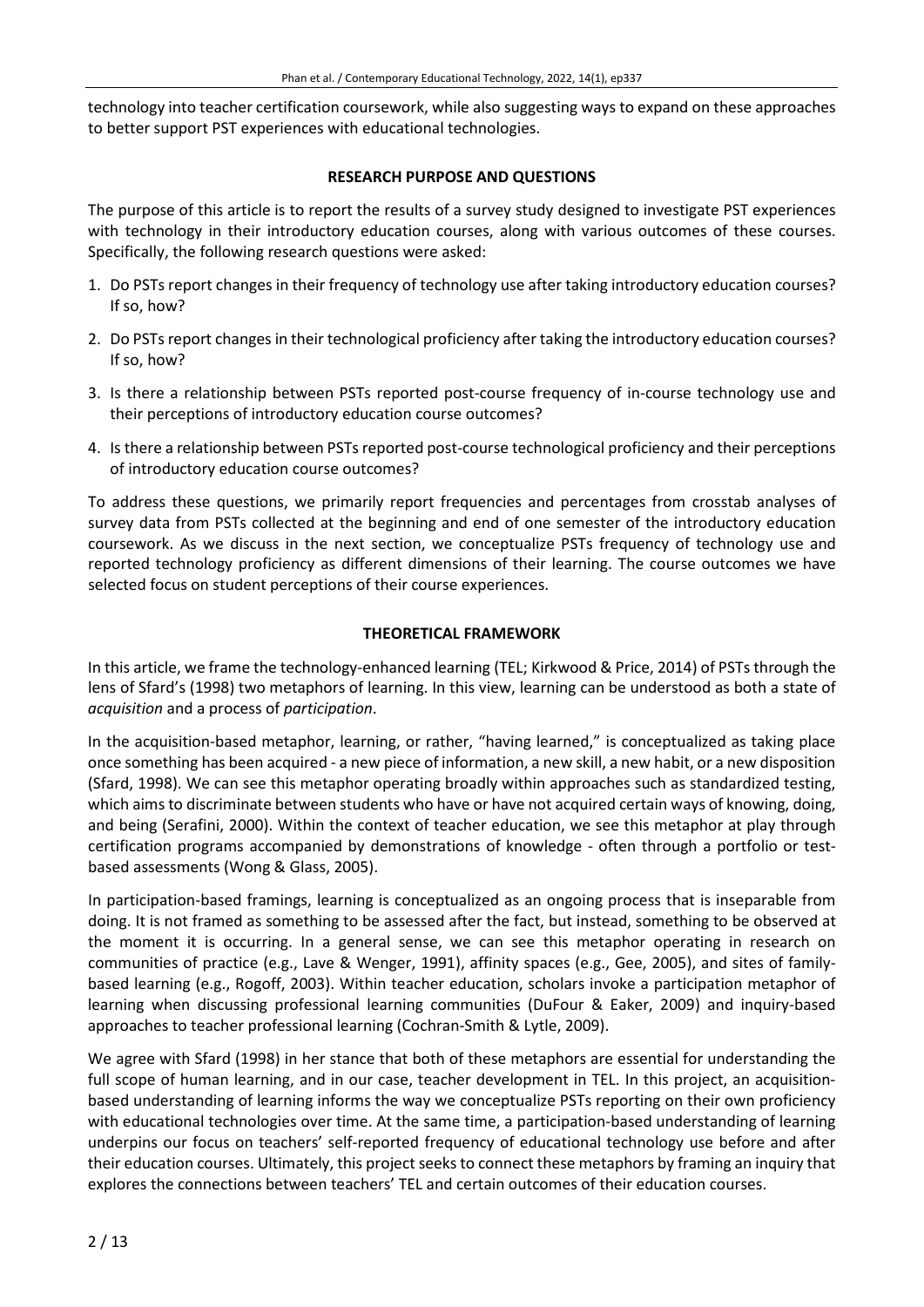#### **SUPPORTING LITERATURE**

Prior survey research on technology use in PST education has focused on a wide range of issues. These surveys have addressed topics including technology self-efficacy, beliefs about technology, reported technology proficiency, and everyday uses of technology. This literature also demonstrates the ways that technology use in teacher education has changed over time, and suggests that research in the area of technology use in teacher education must be regularly updated to reflect the changing contexts of education.

Recent studies in this area include the work of Tondeur et al. (2017) who used in-depth interviews to explore (1) how beginning teachers integrate technology in their practice and (2) the connections between teachers' technology uses and their pre-service education programs. Their findings suggested that beginning teachers primarily used technological applications for structured learning approaches, though a few did create opportunities for student-centered technology use.

In another study, Farjon et al. (2018) utilized survey methods and regression analyses to map the technology integration of pre-service teachers at the start of their initial teacher education programs. The authors examined the attitudes and beliefs towards technology (will), learning experience in technology use (experience), competency of technology use (skill), and access to technology (tool) of 398 pre-service teachers. The results of regression analyses suggested that the will-skill-tool (WST) model explained the variation in pre-service teachers' technology integration ( $R^2$  = 0.60). Attitudes and beliefs were found to be the strongest influence, while access to technology was found to be the weakest. In seeking to expand the model, the researchers found that the construct of *experience* was found to affect technology integration significantly when the measurements were considered as one scale.

Looking more deeply into these experiences, Erduran and Ince (2018) employed qualitative case study research to identify the challenges high-school teachers face when integrating technology into their classes and understand the reasons for these difficulties within the framework of TPCK (Mishra & Koehler, 2006). Analyzing lecture plans, class observations, semi-structured interviews, and a focus group interview the researchers generated five main headings under which they organized these difficulties: (1) Teaching without planning, (2) Struggles to integrate different types of knowledge, (3) Lack of basic knowledge, (4) Errors in technological knowledge and (5) Lack of field-specific support. In their discussion, the authors focused on the ways that teacher education might better integrate some of these areas into coursework.

A review of related literature by Kirkwood and Price (2014) focused on technology-enhanced learning and teaching in higher education. This review focused on research published between 2005 and 2010. Within this time frame, the authors identified 47 articles as "related to technologies used for teaching and learning in higher education" (p. 6) and reporting on primary empirical research. The review ultimately reported that while the language of *technology enhancement* was commonly found across the articles, the means through which this enhancement was pursued varied greatly across studies. Among these approaches were (1) the replication of existing teaching practices through digital technologies, (2) the supplementing of existing teaching practices through digital technologies, and (3) the transformation of teaching/learning processes and outcomes. Other recent research has demonstrated the expansion of mobile devices (e.g., Sung et al., 2016), digital game-based learning (e.g., Tüzün et al., 2017), and Web 2.0 technologies (e.g., Lei, 2009) within teacher education.

While survey research has explored technology use in teacher education through the lens of self-efficacy, professional technology integration, belief patterns, technical proficiency, and reported behavior, additional work is needed to understand how PSTs use of and proficiency with educational technology might develop over the course of their teacher certification experiences. Thus, we offer the present study as an additional empirically grounded and locally situated account of PSTs technology use before and after a contemporary teacher education program, as well as the ways that this technology use might be connected to course outcomes and preservice teacher learning.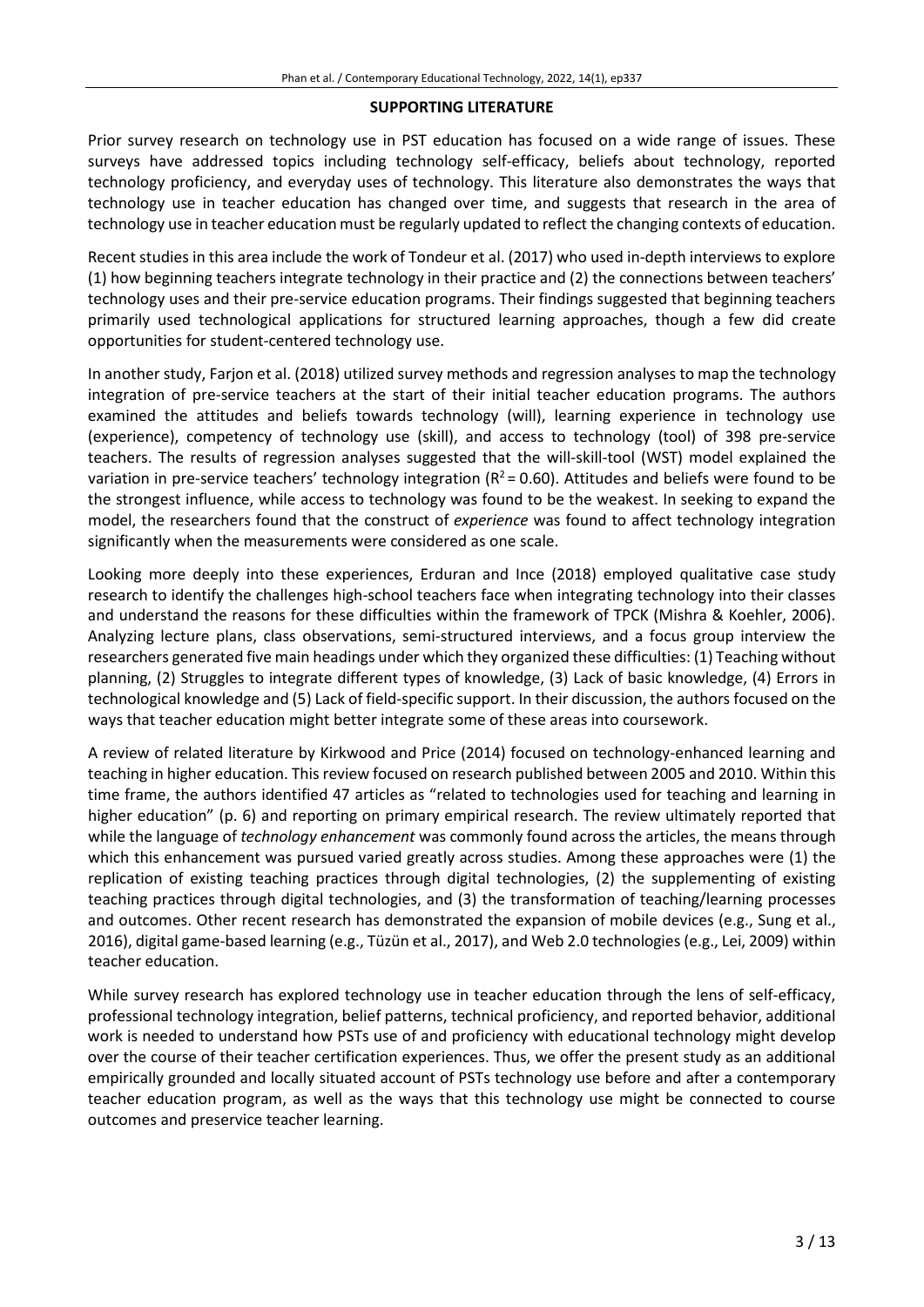| Course number and mode          | Course title                                                       |     | Enrollment Respondents |
|---------------------------------|--------------------------------------------------------------------|-----|------------------------|
| CI 100 (classroom) (4 sections) | Integration of Technology in the Classroom                         | 118 | 36                     |
| CI 149 (online) (2 sections)    | Curriculum, Instruction, & Technology in Secondary                 | 88  | 10                     |
|                                 | Classrooms                                                         |     |                        |
| CI 149 (classroom) (2 sections) | Curriculum, Instruction, & Technology in Secondary                 | 70  | 14                     |
|                                 | Classrooms                                                         |     |                        |
|                                 | EHD 180T (classroom) (3 sections) Community-Based Science Learning | 66  | 38                     |
| EHD 180T (classroom)            | Understanding and Applying Social Science Content,                 | 15  |                        |
| (1 section)                     | Pedagogy, & Technology in K-12                                     |     |                        |
| EHD 50 (classroom) (2 sections) | Introduction to Teaching                                           | 49  |                        |

# **Table 1.** Participant enrollment in Fall 2019

## **METHODOLOGY**

Survey research methods are popular and valuable for those wanting to learn about people's attitudes, perceptions, feelings, and behaviors by using a smaller sample selected from a larger population (Blair et al., 2013). Since this study seeks to understand how PSTs use technologies before and after their education coursework, we utilize survey techniques for our data collection. Before beginning this study, IRB approval was secured.

## **Context and Participants**

This research was conducted at a college of education housed in a public university within a statewide comprehensive university system in the western United States. It is designated as both a Hispanic-Serving Institution (HSI) and an Asian American, Native American, & Pacific Islander Serving Institution (AANAPISI). About 60% of students enrolled in the college identify as Hispanic, and approximately 70% are the first generation in their family to attend college.

The college offers several pathways to a PK-12 teaching credential. The largest of these pathways is the Liberal Studies program, which is the primary route for students to become elementary school teachers by earning a multiple-subject credential. Students, who want to become middle school and high school teachers, can also enroll in the single-subject credential program which serves a wide variety of majors including English, Mathematics, Kinesiology, History, and Science.

Participants in this study are primarily junior and senior undergraduate students. Convenience sampling was used for this study. The criterion for participation was that students were just beginning their teacher education programs and were enrolled in introductory education courses during the Fall 2019 semester. These courses must be completed as a prerequisite to entry into the teacher education programs or tend to be taken early in those programs. All courses are either online or in a computer classroom that gives students access to laptops with Internet connection. **Table 1** lists these courses along with the student enrollment counts for the Fall 2019 semester.

## **Instrumentation**

All the sessions of the aforementioned courses (i.e., CI 100, CI 149, EHD 180T, EHD 50) shared the common features that technology was integrated across different assignments in ways that exposed students to instructional technological application demonstration and instructions, and allowed them to demonstrate the tech tool applications in the assignments. For example, an assignment that appeared in all of the courses was for students to use video production software (i.e., iMovie, Movie Maker, Wevideo, etc.) to create a short video for instructional or promotional purposes. For the instructors whose courses involve the promotional video assignment, such a practical technology application in such a specific assignment as promotional video creation could be one-time or multiple times but was one of the most fundamental learning experiences for the students as it reflects the whole cycle of exposure, application, creativity, and transformation.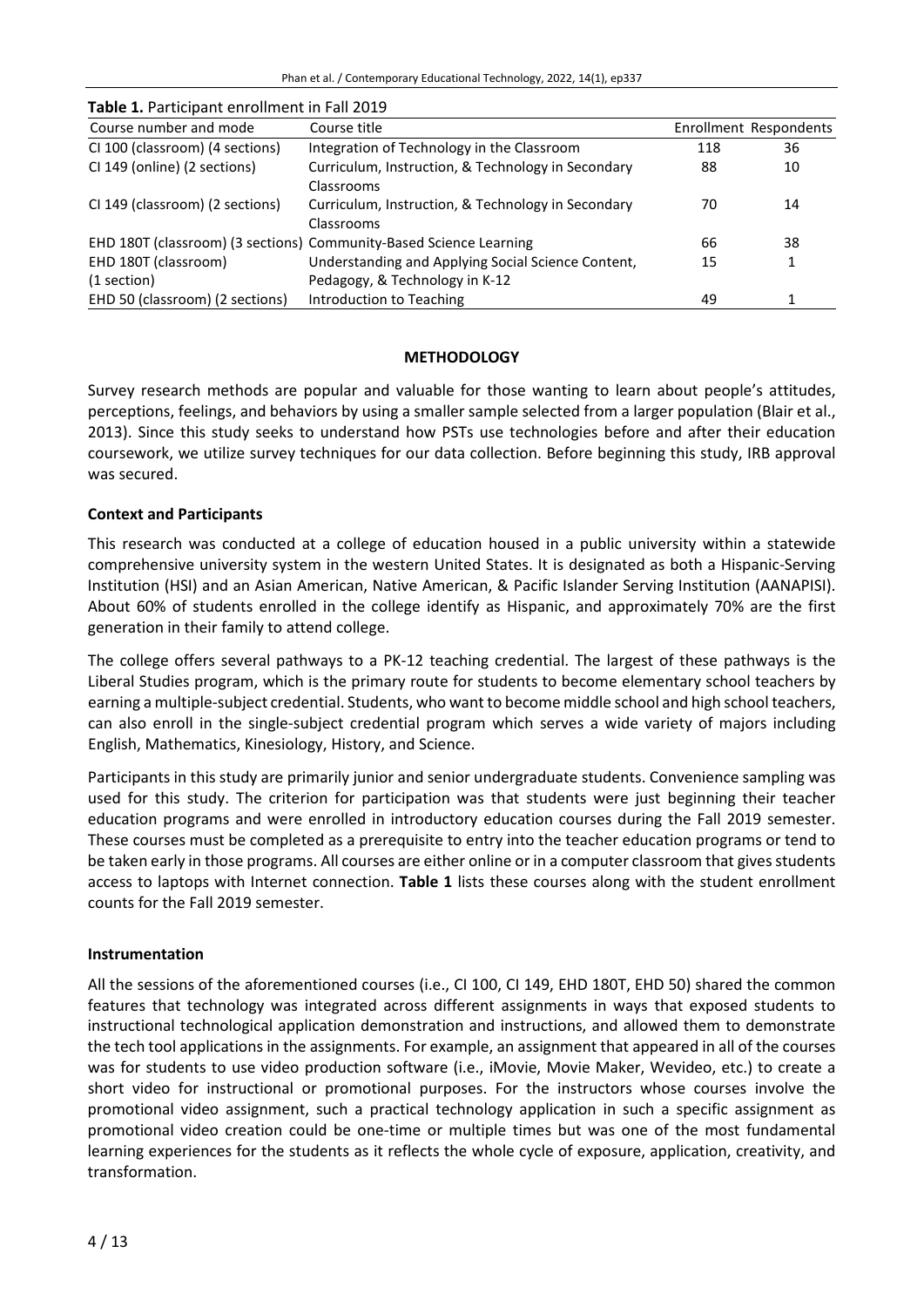#### Phan et al. / Contemporary Educational Technology, 2022, 14(1), ep337

#### **Table 2.** TEL content by courses

|                                                                                | Courses |            |           |      |              |     |  |  |  |  |
|--------------------------------------------------------------------------------|---------|------------|-----------|------|--------------|-----|--|--|--|--|
| Items Assessing TEL<br>100                                                     |         | 149        | 149       | 180T | 180T         |     |  |  |  |  |
|                                                                                |         | Online     | Classroom |      | CBSci SocSci | 50  |  |  |  |  |
| Searching for, accessing, or using videos to support learning of course        | Yes     | Yes        | Yes       | Yes  | Yes          | Yes |  |  |  |  |
| content                                                                        |         |            |           |      |              |     |  |  |  |  |
| Preparing and giving presentations (PowerPoint, Google Slides, Prezi,<br>etc.) | Yes     | Yes        | Yes       | Yes  | No           | Yes |  |  |  |  |
| Creating and sharing videos (Adobe Spark, Camtasia, YouTube, etc.)             | Yes     | Yes        | Yes       | Yes  | Yes          | Yes |  |  |  |  |
| Accessing content, submitting assignments, or communicating with               | Yes     | <b>Yes</b> | Yes       | Yes  | Yes          | Yes |  |  |  |  |
| peers using a Learning Management System (Canvas, Blackboard, etc.)            |         |            |           |      |              |     |  |  |  |  |
| Creating and publishing web pages and websites                                 | Yes     | Yes        | Yes       | Yes  | No           | No  |  |  |  |  |
| Collaboratively working on a shared online document using Google               | Yes     | No         | No        | Yes  | Yes          | Yes |  |  |  |  |
| Docs, Google Slides, etc.                                                      |         |            |           |      |              |     |  |  |  |  |
| Writing and publishing blogs (Weebly, Google Sites, WordPress, Wix,            | Yes     | No         | No        | No   | No           | No  |  |  |  |  |
| etc.)                                                                          |         |            |           |      |              |     |  |  |  |  |
| Conducting research (Google Scholar, Library Databases, ProQuest,              | Yes     | No         | No        | No   | No           | No  |  |  |  |  |
| etc.)                                                                          |         |            |           |      |              |     |  |  |  |  |
| Composing individual essays, reports, or other assignments on a word           | Yes     | No         | No        | Yes  | Yes          | Yes |  |  |  |  |
| processor (Microsoft Word, Google Docs, etc.)                                  |         |            |           |      |              |     |  |  |  |  |
| Contributing, editing, or revising ideas on an existing wiki page online       | No      | No         | No        | No   | No           | No  |  |  |  |  |
| (Wikipedia, PBWorks, etc.)                                                     |         |            |           |      |              |     |  |  |  |  |
| Brainstorming ideas (Mindomo, Bubbl.us, etc.)                                  | Yes     | No         | No        | No   | No           | No  |  |  |  |  |
| Connecting with others on social media sites (Twitter, etc.)                   | No      | Yes        | Yes       | No   | No           | No  |  |  |  |  |

Both Pre- and Post-Surveys were developed by the authors to explore the state of technology integration in the pre-service education coursework. In preparation to create the survey, the authors studied numerous frameworks of technology-enhanced learning practice, and to establish content validity, a content domain or blueprint of TEL practices was generated by the researchers (Thorkildsen, 2005). This blueprint was then examined across courses to ensure that practices or items represented in the theoretical framework of TEL practices were included in the survey. This was checked and verified by the researchers, and **Table 2** presents these results. All specific TEL practices are represented in at least one course except for "Contributing, editing, orrevising ideas on an existing wiki page online (Wikipedia, PBWords, etc.)", though those skills might be considered the culminating practice to which other skills lead. The Pre- and Post-Surveys are parallel and share the same TEL construct. Pre- and Post-Survey items asked about student uses of technology within and outside their teacher education coursework.

The Pre-Survey had a question about the class each student was currently enrolled in and questions on different aspects of students' participation in technology-enhanced learning (TEL) practices, including (1) their frequency of engaging in various TEL practices, and (2) perceptions of their proficiency level in these TEL practices (i.e., defined as uses of digital technologies to support the development and sharing of new understandings in cognitive, affective, and social dimensions). Participants' reporting on the frequency of their engagement in TEL practices was measured on a four-point (1-4) Likert scale from 1: Never to 4: Regularly. Proficiency refers to the degree of independence participants reported in varying TEL practices and was measured on a five-point (0-4) Likert scale from 0: No Experience to 4: Expert.

There were two parts to the Post-Survey questionnaire. The first part replicated the Pre-Survey to include the same demographic questions about the student's class and a combination of the Likert-scales and openended questions on TEL. In the second part, the survey asked about 1) the students' overall satisfaction with the course(s) (1: Very dissatisfied to 4: Very satisfied), 2) their perceived course effectiveness in achieving its goals (1: Not effective at all to 4: Very effective), and 3) their perceived course usefulness to their career endeavors (1: Not useful at all to 4: Very useful).

The Cronbach's Alpha Coefficients for the Frequency of Engagement and Proficiency variables are reported in **Table 3**. These coefficients range from .832 to .888 and have reached the acceptable range of being higher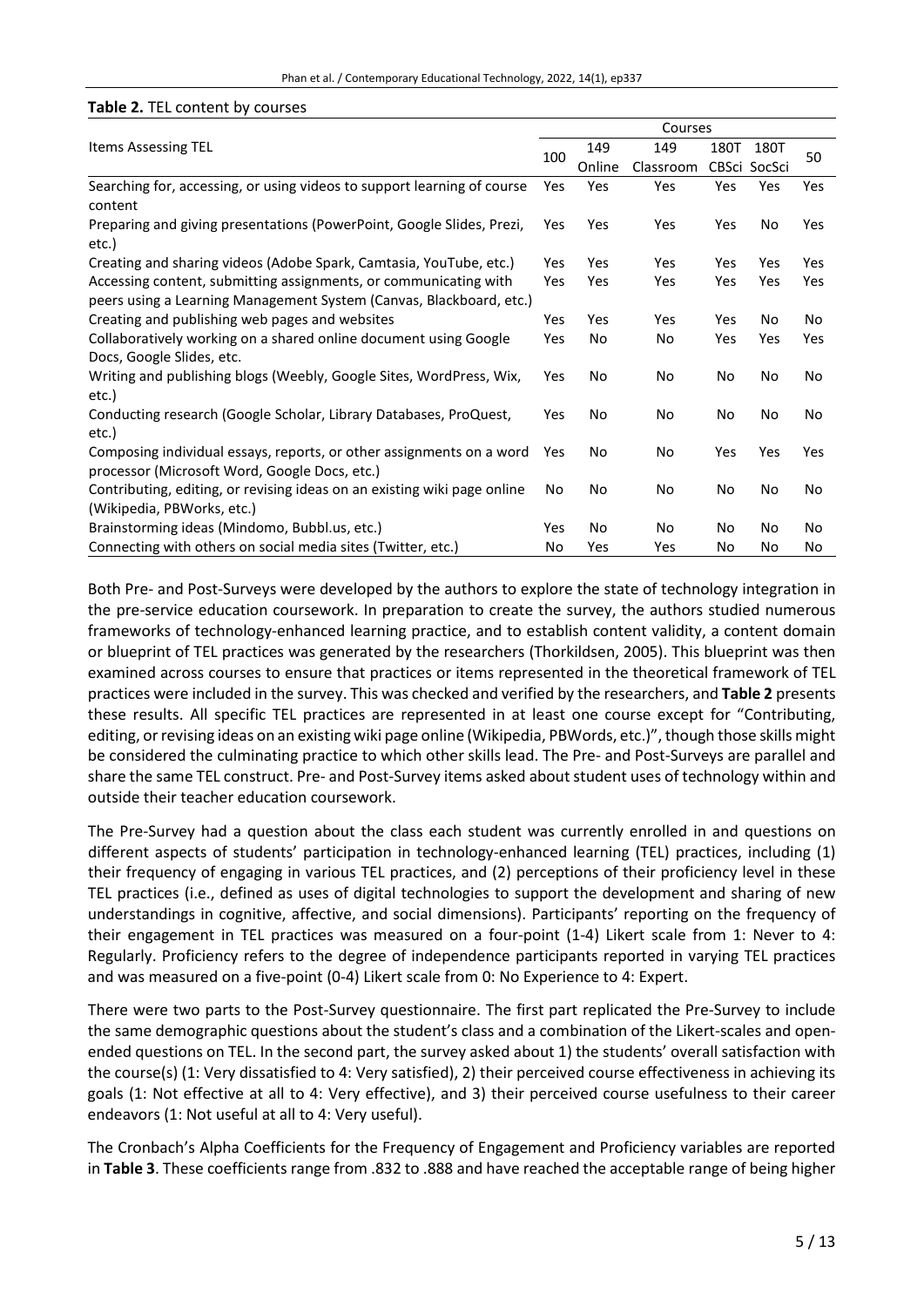#### **Table 3.** Cronbach's alphas for pre- and post-survey variables

| Variables                                | Pre-Survey Cronbach's Alpha | Post-Survey Cronbach's Alpha |
|------------------------------------------|-----------------------------|------------------------------|
|                                          | Coefficient                 | Coefficient                  |
| Frequency of Engaging in TEL Practices   | .853                        | .832                         |
| Student Perceptions of Proficiency Level | 872                         | .888                         |

than .700 (Groth-Marnat, 1999). No Cronbach's Alpha Coefficients could be calculated for Student Overall Satisfaction, Perceived Course Effectiveness, or Perceived Course Usefulness as each of these variables consisted of only one item.

## **Data Collection Procedures**

The Pre-Survey data were collected in the first two weeks of the semester and the Post-Survey data in the final week when the teaching content was complete and the students were finishing their class projects and assignments. All surveys were delivered in a digital format either in face-to-face or online classes. In the faceto-face classes, at least one of the researchers was present during the sessions in which the surveys were administered. During these visits, the researchers related the purpose of the study, secured student consent form, monitored the process, and answered any student questions. For online courses with no classroombased component, the survey link and instructions were sent to the students by their respective instructors.

## **Data Analysis**

Before data analysis began, all student personal identifying information was scrubbed. The analysis for this study consists of two parts, each with descriptive statistics. The first statistical description focused on the changes in the PSTs' frequency of technology use and their technological proficiency after taking the introductory education courses. The second part focused on the relationships of (1) the PSTs' reported frequency of in-course technology use and (2) their perceptions of post-course technological proficiency for the course outcomes of satisfaction, effectiveness, and usefulness.

To address the changes in the PSTs' frequency of technology use before and after taking the introductory education courses, Pre- and Post-Survey percentages for student frequency of technology uses and their technological proficiency are presented. To address the relationship between the PSTs' reported frequency of technology use and perceptions of post-course technological proficiency ofsatisfaction, effectiveness, and usefulness, crosstabs were run. However, only a portion of those crosstabs are presented as the frequency of responses for the less desired outcomes were so extremely small that they are negligible.

#### **FINDINGS**

There were 100 students participating in both Pre- and Post-Survey questionnaires. Considering TEL through the lens of social practice theory, we framed our findings in the order of the research questions we initially outlined as follows:

## **RQ1: Do PSTs Report Changes in their Frequency of Technology Use after Taking Introductory Education Courses? If so, How?**

To address the changes in the PST frequency of use of technology after taking the introductory education courses, we examined the quantitative results generated from the Pre- and Post-Survey Likert-style item, which asked "Outside of your educational courses, how frequently did you use digital technologies to do the following tasks?" For the scope of this paper, we will only present the data from students who used technology on a regular basis. These results are summarized in **Table 4**.

We found positive changes from Pre-Survey to Post-Survey in all frequency of use of technology items which ranged from 2.0% to 27.0% for the PSTs who took the introductory courses. We also noted a slight decrease in student use of social media to connect with one another over the courses from 59 to 54% (-5.0%).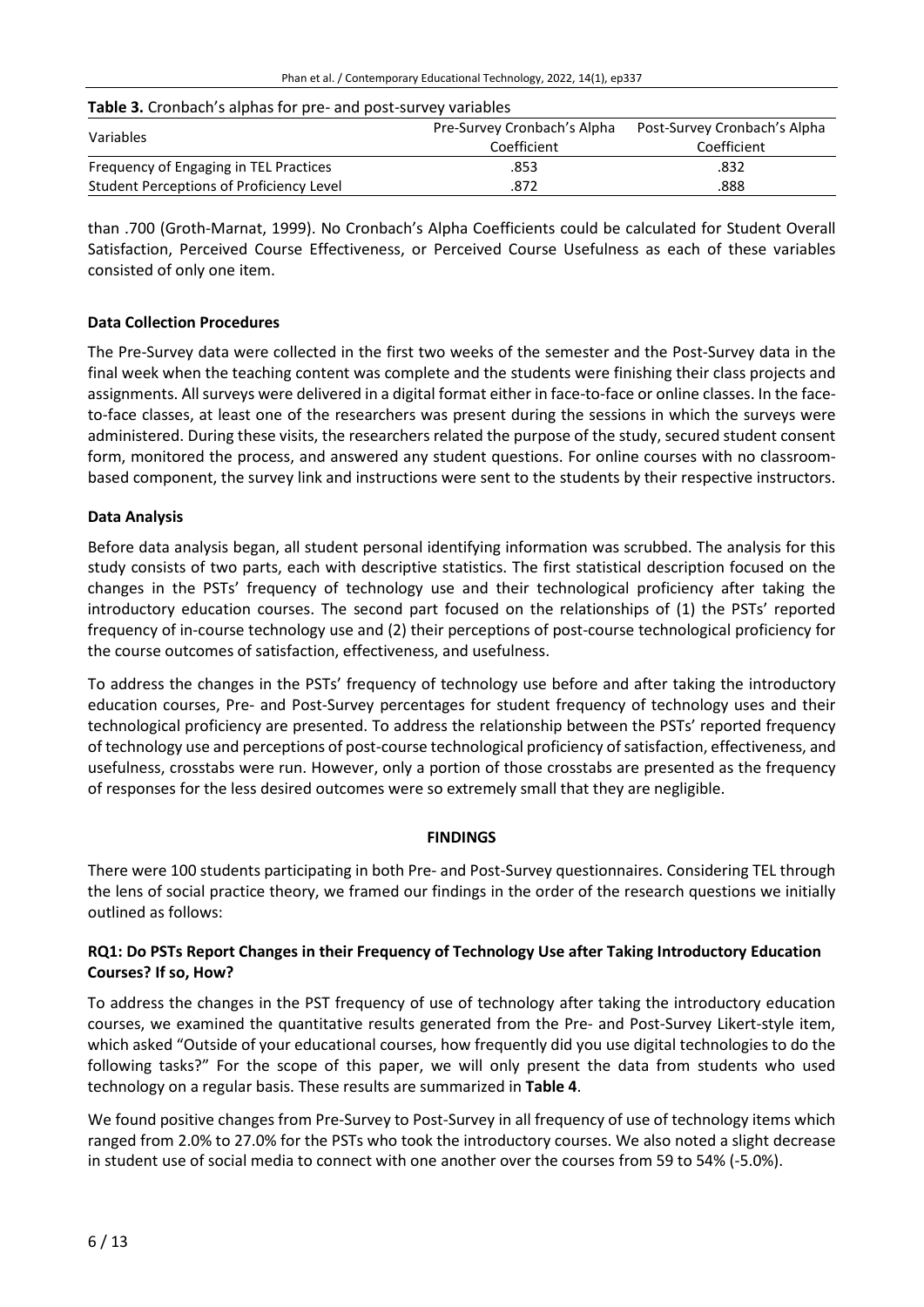**Table 4.** Student frequency of use of digital technologies before and after taking the introductory education courses

|                                                                                               |           |           | Regularly (%) |  |
|-----------------------------------------------------------------------------------------------|-----------|-----------|---------------|--|
| Items                                                                                         |           |           | %             |  |
|                                                                                               |           | Pre Post  | difference    |  |
| Searching for, accessing, or using videos to support learning of course content               | 29.0 56.0 |           | $+27.0$       |  |
| Preparing and giving presentations (PowerPoint, Google Slides, Prezi, etc.)                   | 40.0      | 60.0      | $+20.0$       |  |
| Creating and sharing videos (Adobe Spark, Camtasia, YouTube, etc.)                            | 15.0      | 33.0      | $+18.0$       |  |
| Accessing content, submitting assignments, or communicating with peers using a Learning       | 62.0 80.0 |           | $+18.0$       |  |
| Management System (Canvas, Blackboard, etc.)                                                  |           |           |               |  |
| Creating and publishing web pages and websites                                                | 9.0       | 25.0      | $+16.0$       |  |
| Collaboratively working on a shared online document using Google Docs, Google Slides, etc.    | 49.0 64.0 |           | $+15.0$       |  |
| Writing and publishing blogs (Weebly, Google Sites, WordPress, Wix, etc.)                     | 12.0      | 26.0      | $+14.0$       |  |
| Conducting research (Google Scholar, Library Databases, ProQuest, etc.)                       | 45.0 58.0 |           | $+13.0$       |  |
| Composing individual essays, reports, or other assignments on a word processor (Microsoft     |           | 75.0 85.0 | $+10.0$       |  |
| Word, Google Docs, etc.)                                                                      |           |           |               |  |
| Contributing, editing, or revising ideas on an existing wiki page online (Wikipedia, PBWorks, | 11.0 17.0 |           | $+6.0$        |  |
| etc.)                                                                                         |           |           |               |  |
| Brainstorming ideas (Mindomo, Bubbl.us, etc.)                                                 |           | 16.0 18.0 | $+2.0$        |  |
| Connecting with others on social media sites (Twitter, etc.)                                  | 59.0      | 54.0      | $-5.0$        |  |

**Table 5.** Student level of proficiency with TEL practices before and after taking the introductory education courses

|                                                                                               |      |           | Advance/Expert (%) |  |
|-----------------------------------------------------------------------------------------------|------|-----------|--------------------|--|
| <b>Items</b>                                                                                  |      | Pre Post  | %                  |  |
|                                                                                               |      |           | Difference         |  |
| Searching for, accessing, or using videos to support learning of course content               |      | 52.0 69.0 | $+17.0$            |  |
| Creating and publishing web pages and websites                                                | 13.0 | 30.0      | $+17.0$            |  |
| Contributing, editing, or revising ideas on an existing wiki page online (Wikipedia, PBWorks, |      | 12.0 27.0 | $+15.0$            |  |
| Wikia, etc.)                                                                                  |      |           |                    |  |
| Collaboratively working on a shared online document with a partner or group (using Google     |      | 71.0 85.0 | $+14.0$            |  |
| Docs, Google Slides, etc.)                                                                    |      |           |                    |  |
| Brainstorming ideas (Mindomo, Bubbl.us, etc.)]                                                |      | 12.0 26.0 | $+14.0$            |  |
| Writing and publishing blogs (Weebly, Google Sites, WordPress, Wix, etc.)                     | 17.0 | 30.0      | $+13.0$            |  |
| Creating and sharing videos (Adobe Spark, Camtasia, YouTube, etc.)                            |      | 26.0 38.0 | $+12.0$            |  |
| Preparing and giving presentations (PowerPoint, Google Slides, Prezi, etc.)                   |      | 73.0 84.0 | $+11.0$            |  |
| Conducting research (Google Scholar, Library Databases, ProQuest, etc.)                       |      | 61.0 71.0 | $+10.0$            |  |
| Accessing content, submitting assignments, or communicating with peers using a Learning       |      | 78.0 87.0 | $+9.0$             |  |
| Management System (Canvas, Blackboard, etc.)                                                  |      |           |                    |  |
| Composing individual essays, reports, or other assignments on a word processor (Microsoft     |      | 81.0 90.0 | $+9.0$             |  |
| Word, Google Docs, etc.)                                                                      |      |           |                    |  |
| Connecting with others on social media sites (Twitter, etc.)                                  |      | 74.0 78.0 | $+4.0$             |  |

## **RQ2: Do the PSTs Report Technological Proficiency after Taking the Introductory Education Courses? If so, How?**

Similarly, to address the PST reported technological proficiency after taking the introductory education courses, we examined the quantitative results generated from the Pre- and Post-Survey Likert-style item, "Please rate your proficiency level for each of the digital tasks (if applicable)," with a 0-4 Likert scale (i.e., 0: no experience and 4: expert). For this research question, the "advanced" (3) and "expert" (4) categories are merged and only this recorded information is presented in **Table 5** as that captured the vast majority of the student responses.

As shown in **Table 5**, there were increases in the student perceptions of their technological proficiency for all items. This result is reflected in the percentage increases which ranged from 4.0% to 17.0%, by the PSTs who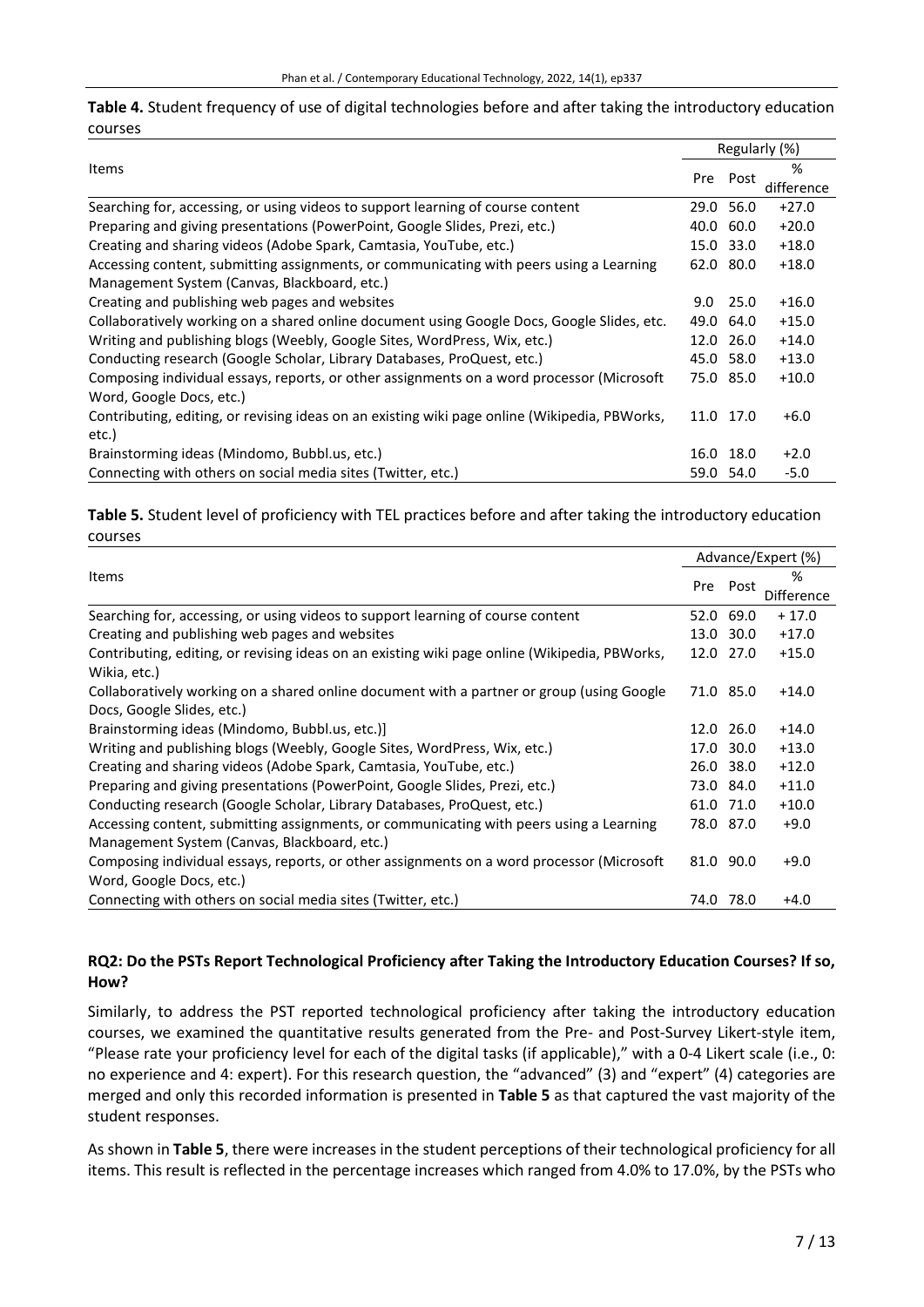| uselulliess                                                                             |              |                  |    |                         |    |      |                         |            |           |      |           |      |
|-----------------------------------------------------------------------------------------|--------------|------------------|----|-------------------------|----|------|-------------------------|------------|-----------|------|-----------|------|
|                                                                                         |              | Perceived course |    | <b>Perceived Course</b> |    |      | <b>Perceived Course</b> |            |           |      |           |      |
| Items                                                                                   | satisfaction |                  |    | effectiveness           |    |      |                         | usefulness |           |      |           |      |
|                                                                                         | Sometimes    |                  |    | Regularly               |    |      | Sometimes Regularly     |            | Sometimes |      | Regularly |      |
|                                                                                         | n            | $\%$             | n  | $\%$                    | n  | $\%$ | n                       | %          | n.        | $\%$ | n         | %    |
| Composing assignments on Word, Google                                                   | 11           | 12.0             | 81 | 88.0                    | 11 | 11.7 | 82                      | 87.2       | 10        | 10.8 | 83        | 89.2 |
| Docs, etc.                                                                              |              |                  |    |                         |    |      |                         |            |           |      |           |      |
| Accessing content, submitting assignments,<br>or communicating with peers using an LMS  | 15           | 16.3             | 76 | 82.6                    | 15 | 16.0 | 76                      | 80.9       | 15        | 16.1 | 76        | 81.7 |
| Collaboratively working on a shared online<br>document                                  | 29           | 31.5             | 60 | 65.2                    | 29 | 30.9 | 61                      | 64.9       | 28        | 30.1 | 62        | 66.7 |
| Preparing and giving presentations<br>(PowerPoint, Google Slides, Prezi, etc.)          | 27           | 29.3             | 57 | 6.02                    | 27 | 28.7 | 58                      | 61.7       | 26        | 28.0 | 59        | 63.4 |
| Conducting research (Google Scholar,<br>Library Databases, ProQuest, etc.)              | 27           | 29.3             | 54 | 58.7                    | 27 | 28.7 | 56                      | 59.6       | 26        | 28.0 | 56        | 60.2 |
| Searching/accessing/using videos to<br>support course content learning                  | 27           | 29.3             | 54 | 58.7                    | 29 | 30.9 | 53                      | 56.4       | 28        | 30.1 | 54        | 58.1 |
| Connecting with others on social media sites<br>(Twitter, etc.)                         | 21           | 22.8             | 49 | 53.3                    | 20 | 21.3 | 51                      | 54.3       | 20        | 21.5 | 52        | 55.0 |
| Creating and sharing videos (Adobe Spark,<br>Camtasia, YouTube, etc.)                   | 25           | 27.2             | 32 | 34.8                    | 23 | 24.5 | 33                      | 35.1       | 23        | 24.7 | 33        | 35.5 |
| Writing and publishing blogs (Weebly,<br>Weebly, Google Sites, WordPress, Wix, etc.)    | 27           | 29.3             | 26 | 28.3                    | 27 | 28.7 | 26                      | 27.7       | 28        | 30.1 | 26        | 28.0 |
| Creating and publishing web pages and<br>websites                                       | 23           | 25.0             | 25 | 27.2                    | 23 | 24.5 | 24                      | 25.5       | 23        | 24.7 | 24        | 25.8 |
| Brainstorming ideas (Mindomo, Bubbl.us,<br>etc.)                                        | 22           | 23.9             | 18 | 19.6                    | 24 | 25.5 | 18                      | 19.1       | 24        | 25.8 | 18        | 19.4 |
| Contributing, editing, or revising ideas on an<br>existing wiki page online (Wikipedia, | 16           | 17.4             | 17 | 18.5                    | 16 | 17.0 | 17                      | 18.1       | 16        | 17.2 | 17        | 18.3 |

**Table 6.** Student reported frequency of uses of technology with their course satisfaction, effectiveness, and usefulness

took the introductory courses (Pre- and Post). It is notable that no proficiencies decreased over the time of these courses.

# **RQ3: Is There a Relationship Between the PST Reported Post-course Frequency of In-course Technology Use and Their Perceptions of Introductory Education Course Outcomes?**

In exploring possible relationships between the PST reported frequency of use of certain technological tools with the introductory educational course outcomes, crosstabs were run between the survey questions about student reported frequency of use of technology (i.e., 0: never and 3: regularly) and the outcome questions about student perceived overall course satisfaction, course effectiveness, and course usefulness, respectively. To focus the scope of this paper, we only present students' actual use of technology (i.e., 2 "sometimes" and 3 "regularly") with the combined ratings of 3 "satisfied, effective, useful" and 4 "very satisfied, very effective, very useful" on their perceived course satisfaction, effectiveness, and usefulness. This decision was made because the overwhelming majority of student responses fell in these categories. The results are summarized in **Table 6**.

As **Table 6** shows, there are relationships, reflected in the number of responses and the percentages, between the PST frequency of use of certain technologies and their overall satisfaction of the course, as well as their perceptions of course effectiveness and usefulness. The percentages are arranged in descending order by course satisfaction. For this study, we consider the regular frequency of usage of 80% - 100% to be a strong relationship, 60% - 79% moderate, and 59% and below a weak relationship. The strength of the use of technologies is remarkably consistent among the outcome variables of satisfaction, effectiveness, and usefulness.

PBWorks, Wikia, etc.)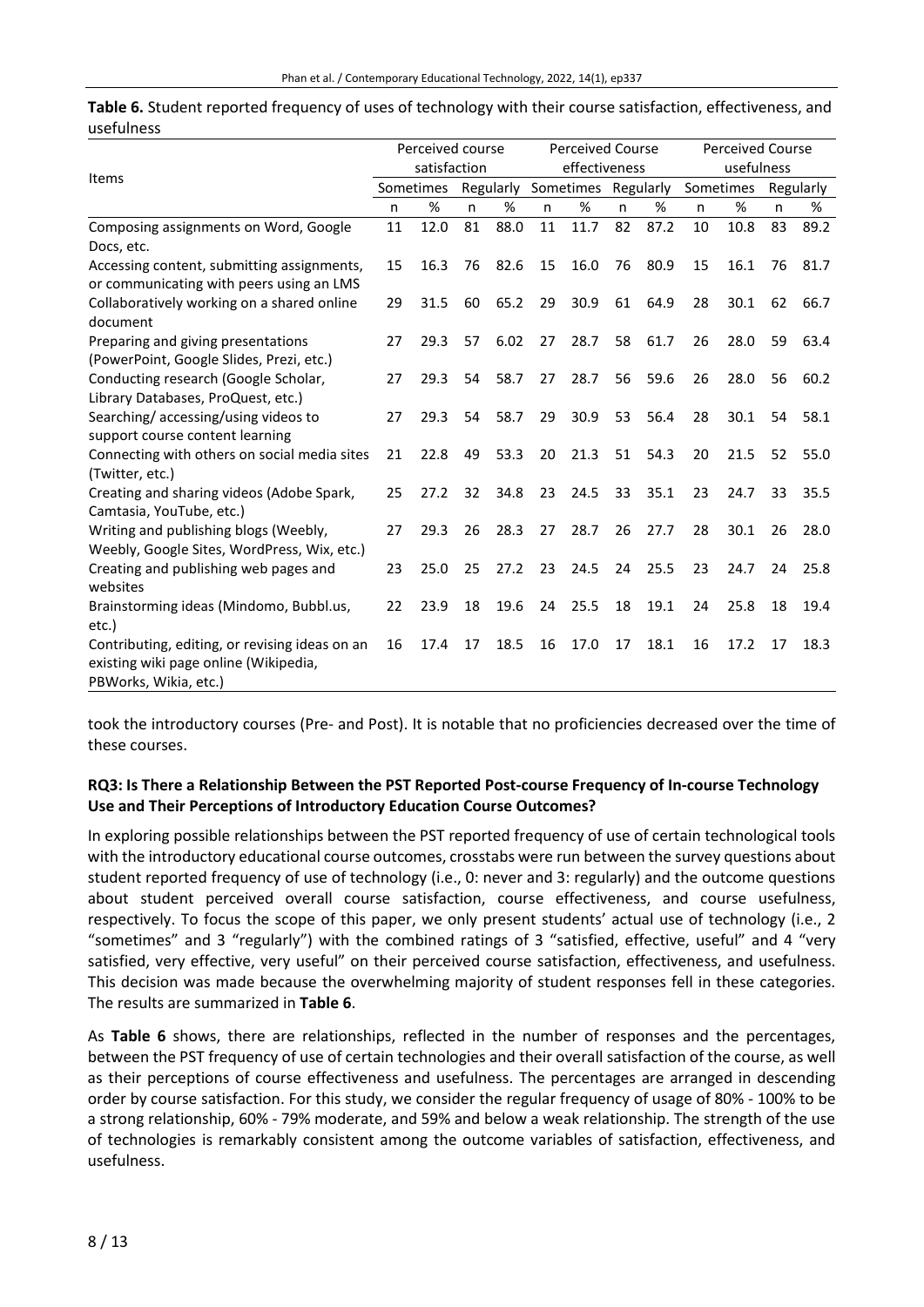Of the skill practices we assessed in course satisfaction, two of them have strong relationships: Composing assignments on Word, Google Docs, etc. (88.0%), and Accessing content, submitting assignments, or communicating with peers using an LMS (82.6%). Two have moderate relationships: Collaboratively working on a shared online document (65.2%), and Preparing and giving presentations (PowerPoint, Google Slides, Prezi, etc., 62.0%). We also have three weaker relationships: Conducting research (Google Scholar, Library Databases, ProQuest, etc., 58.7%), Searching/ accessing/using videos to support course content learning" (58.7%), and Connecting with others on social media sites (Twitter, etc., 53.3%). The remaining techniques have percentages less than 50%.

On students' perceived course effectiveness, two skills show strong relationships: Composing assignments on Word, Google Docs, etc. (87.2%) and Accessing content, submitting assignments, or communicating with peers using an LMS (80.9%). Two have moderate relationships: Collaboratively working on a shared online document (64.9%), and Preparing and giving presentations (PowerPoint, Google Slides, Prezi, etc., 61.7%). Three have weaker relationships: Conducting research (Google Scholar, Library Databases, ProQuest, etc.59.6%), Searching/accessing/using videos to support course content learning (6.43%), and Connecting with others on social media sites (Twitter, etc.54.3%). The other technologies have percentages less than 50%.

Last of all, on students' perceived course usefulness, two skills show strong relationships: Composing assignments on Word, Google Docs, etc. (89.2%), and Accessing content, submitting assignments, or communicating with peers using an LMS (81.7%). The three moderate relationships respectively are Collaboratively working on a shared online document (66.7%), Preparing and giving presentations (PowerPoint, Google Slides, Prezi, etc., 63.4%), and Conducting research (Google Scholar, Library Databases, ProQuest, etc., 60.2%). The two weaker relationships are Searching/accessing/using videos to support course content learning (58.1%), and Connecting with others on social media sites (Twitter, etc., 55.9%). All other technologies items are less than 50%.

# **RQ 4: Is There a Relationship Between the PST Reported Post-course Technological Proficiency and Their Perceptions of Introductory Education Course Outcomes?**

Similarly, to explore possible relationships between the PST reported technological proficiency with their perceptions of introductory education course outcomes, crosstabs were run between the survey questions about reported technological proficiency (i.e., 0: no experience and 4: expert) and questions on student perceived course satisfaction, effectiveness, and usefulness, respectively. Due to very low frequencies for other response options, for this research question, only high student proficiency of technology results (i.e., 3 "intermediate" and 4 "advanced/expert") with the combined ratings (i.e., 3 "satisfied, effective, useful" and 4 "very satisfied, very effective, very useful") on perceived course satisfaction, perceived course effectiveness, and perceived usefulness, respectively, are presented. This decision was based on high percentages of student responses in these categories and negligible responses of other categories. These results appear in **Table 7**.

As **Table 7** shows, there are strong and consistent relationships, reflected in the number of responses and percentages, between the high PST reported post-course technological proficiency and their overall satisfaction of the course, as well as their perception of course effectiveness and usefulness. These percentages are arranged in descending order of student perceived course satisfaction. The same ranges applied for the relationships as previously described in RQ3 are used here (i.e., strong 80-100%, moderate 60-70%, weak 59%, and below).

Of the skill practices we assessed, four of them have strong relationships with the student's perceived course satisfaction: Composing assignments on Word, Google Docs, etc. (89.1%), Accessing content, submitting assignments, or communicating with peers using an LMS (87.0%), Collaboratively working on a shared online document (84.8%), and Preparing and giving presentations (PowerPoint, Google Slides, Prezi, etc., 83.7%). Two have moderate relationships: Connecting with others on social media sites (Twitter, etc., 78.3%), and Conducting research (Google Scholar, Library Databases, ProQuest, etc., 71.7%). One item has a weak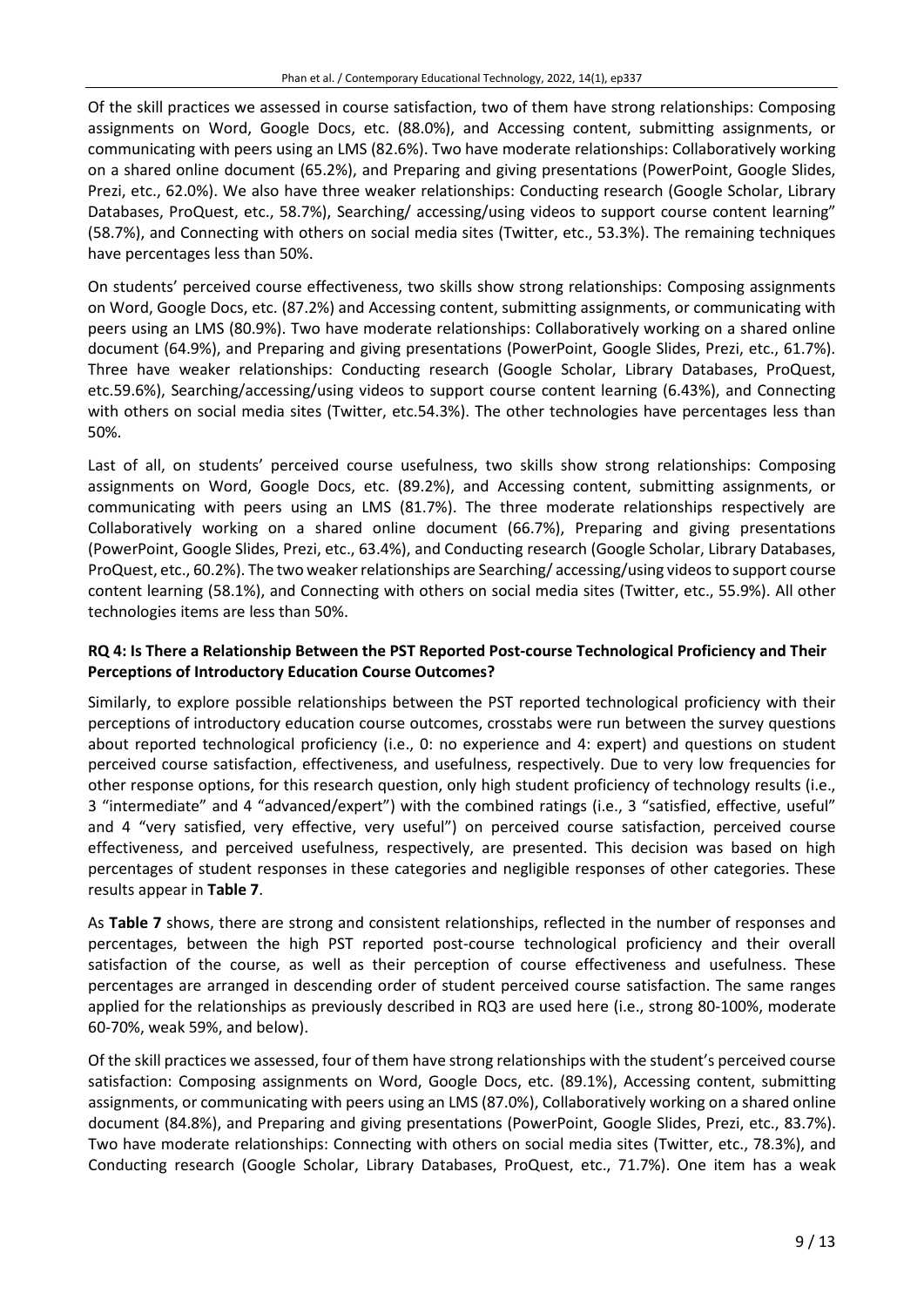|                                                |    | Perceived course | <b>Perceived Course</b> |               |    |              | <b>Perceived Course</b> |            |    |              |          |         |
|------------------------------------------------|----|------------------|-------------------------|---------------|----|--------------|-------------------------|------------|----|--------------|----------|---------|
|                                                |    | satisfaction     |                         | effectiveness |    |              |                         | usefulness |    |              |          |         |
| Items                                          |    |                  | Advanced                |               |    |              | Advanced                |            |    |              | Advanced |         |
|                                                |    | Intermediate     | / Expert                |               |    | Intermediate |                         | / Expert   |    | Intermediate | / Expert |         |
|                                                | n  | %                | n                       | %             | n  | $\%$         | n                       | %          | n  | $\%$         | n        | %       |
| Composing assignments on Word, Google          | 10 | 10.9             | 82                      | 89.1          | 9  | 9.6          | 85                      | 90.4       | 9  | 9.7          | 84       | 90.3    |
| Docs, etc.                                     |    |                  |                         |               |    |              |                         |            |    |              |          |         |
| Accessing content, submitting assignments,     | 9  | 9.8              |                         | 80 87.0       | 9  | 9.6          |                         | 82 87.2    | 8  | 8.6          |          | 82 88.2 |
| or communicating with peers using an LMS       |    |                  |                         |               |    |              |                         |            |    |              |          |         |
| Collaboratively working on a shared online     | 11 | 12.0             |                         | 78 84.8       | 10 | 10.6         |                         | 81 86.2    | 9  | 9.7          |          | 81 87.1 |
| document                                       |    |                  |                         |               |    |              |                         |            |    |              |          |         |
| Preparing and giving presentations             | 13 | 14.1             |                         | 77 83.7       | 12 | 12.8         |                         | 80 85.1    | 12 | 12.9         |          | 79 84.9 |
| (PowerPoint, Google Slides, Prezi, etc.)       |    |                  |                         |               |    |              |                         |            |    |              |          |         |
| Connecting with others on social media sites   | 14 | 15.2             |                         | 72 78.3       | 13 | 13.8         |                         | 74 78.7    | 13 | 14.0         |          | 74 79.6 |
| (Twitter, etc.)                                |    |                  |                         |               |    |              |                         |            |    |              |          |         |
| Conducting research (Google Scholar,           | 23 | 2.0              | 66                      | 71.7          | 23 | 24.5         |                         | 68 72.3    | 23 | 24.7         |          | 67 72.0 |
| Library Databases, ProQuest, etc.)             |    |                  |                         |               |    |              |                         |            |    |              |          |         |
| Searching/accessing/using videos to            | 22 | 23.9             | 63                      | 68.5          | 22 | 23.4         |                         | 65 69.1    | 22 | 23.7         | 64       | 68.8    |
| support course content learning                |    |                  |                         |               |    |              |                         |            |    |              |          |         |
| Creating and sharing videos (Adobe Spark,      | 34 | 37.0             | 37                      | 40.2          | 36 | 38.3         |                         | 36 38.3    | 35 | 37.6         |          | 37 39.8 |
| Camtasia, YouTube, etc.)                       |    |                  |                         |               |    |              |                         |            |    |              |          |         |
| Creating and publishing web pages and          | 30 | 32.6             | 30                      | 32.6          | 31 | 33.0         | 29                      | 30.9       | 31 | 33.3         | 30       | 32.3    |
| websites                                       |    |                  |                         |               |    |              |                         |            |    |              |          |         |
| Writing and publishing blogs (Weebly,          | 32 | 34.8             | 29                      | 31.5          | 34 | 36.2         | 29                      | 30.9       | 34 | 36.6         | 30       | 32.3    |
| Weebly, Google Sites, WordPress, Wix, etc.)    |    |                  |                         |               |    |              |                         |            |    |              |          |         |
| Contributing, editing, or revising ideas on an | 18 | 19.6             | 25                      | 27.2          | 18 | 19.1         | 27                      | 28.7       | 18 | 19.4         | 27       | 29.0    |
| existing wiki page online (Wikipedia,          |    |                  |                         |               |    |              |                         |            |    |              |          |         |
| PBWorks, Wikia, etc.)                          |    |                  |                         |               |    |              |                         |            |    |              |          |         |
| Brainstorming ideas (Mindomo, Bubbl.us,        | 26 | 28.3             | 25                      | 27.2          | 28 | 29.8         | 26                      | 27.7       | 28 | 30.1         | 26       | 28.0    |
| etc.)                                          |    |                  |                         |               |    |              |                         |            |    |              |          |         |

| Table 7. Student reported technological proficiency and their perceived course satisfaction, effectiveness, |  |  |
|-------------------------------------------------------------------------------------------------------------|--|--|
| and usefulness                                                                                              |  |  |

relationship: Searching/accessing/using videos to support course content learning (68.5%). Several items have percentages less than 50%.

On student perceived course effectiveness, four skills show strong relationships: Composing assignments on Word, Google Docs, etc. (90.4%), Accessing content, submitting assignments, or communicating with peers using an LMS (87.2%), Collaboratively working on a shared online document (86.2%), and Preparing and giving presentations (PowerPoint, Google Slides, Prezi, etc., 85.1%). Three have moderate relationships: Connecting with others on social media sites (Twitter, etc., 78.7%), Conducting research (Google Scholar, Library Databases, ProQuest, etc., 72.3%), and Searching/accessing/using videos to support course content learning (69.1%). All other items have percentages less than 50%.

Last of all, on students' perceived course usefulness, four skills show strong relationships: Composing assignments on Word, Google Docs, etc. (90.5%), Accessing content, submitting assignments, or communicating with peers using an LMS (88.2%), Collaboratively working on a shared online document (87.1%), and Preparing and giving presentations (PowerPoint, Google Slides, Prezi, etc., 84.9%). The three moderate relationships respectively are Connecting with others on social media sites (Twitter, etc., 79.6%), Conducting research (Google Scholar, Library Databases, ProQuest, etc., 72.0%), and Searching/ accessing/using videos to support course content learning (68.8%). The other technologies have percentages less than 50%.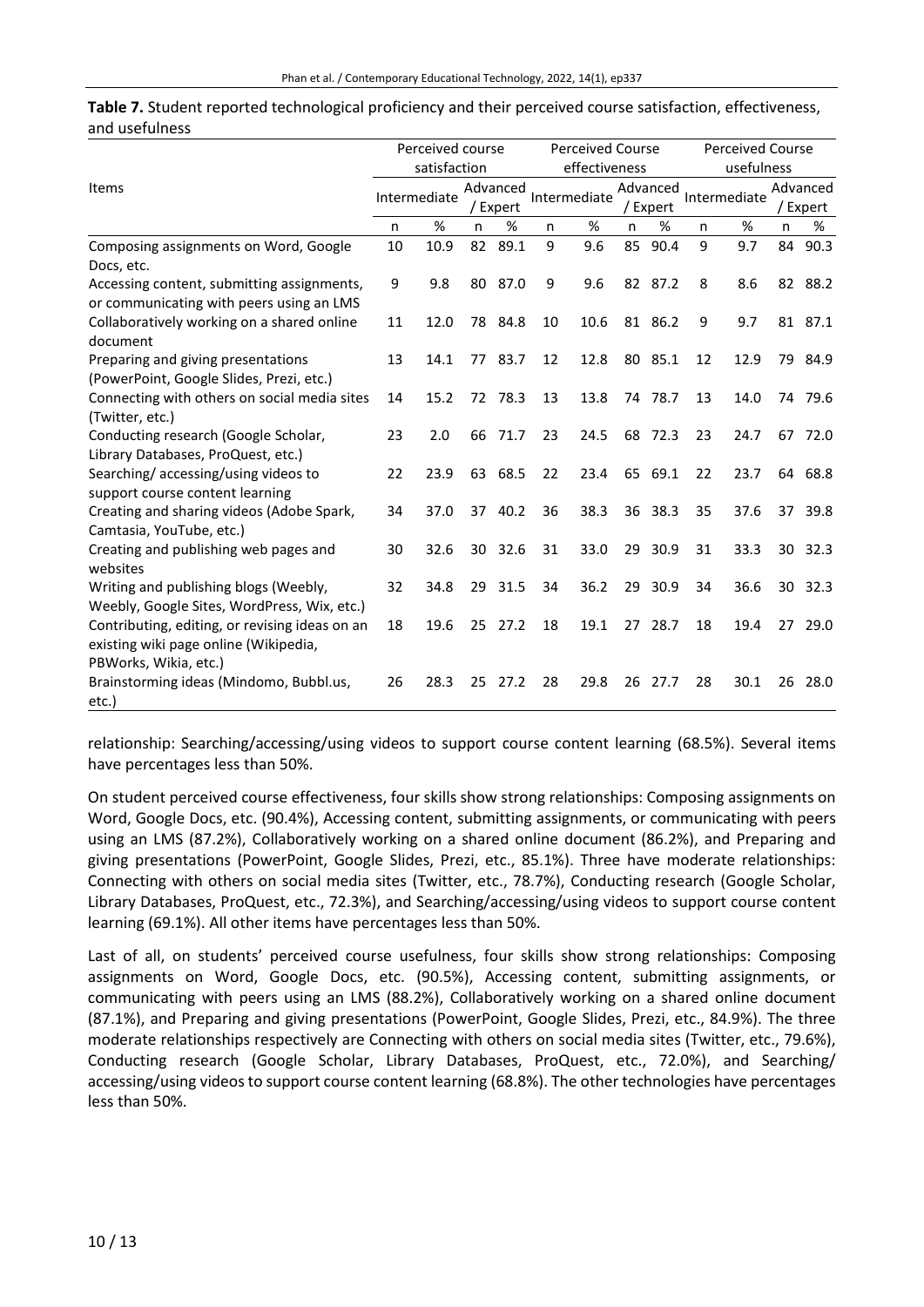#### **DISCUSSION**

Taken together, our findings suggest that introductory-level education courses can serve as spaces for PSTs to experience, experiment, and grow in their understanding of educational technologies, from both a skillacquisition and a social practice perspective. Beyond increases in their frequency of educational technology use and perceived proficiency, these findings also demonstrated positive relationships between these constructs and course outcomes as reported by students.

Situated within the broader context of related survey research, this study suggests some potential shifts in the experiences of PSTs with technology in their education courses. For example, while Project Tomorrow's (2013) study highlighted a discrepancy between current principal expectations of education technology proficiency and teacher reported experiences with such technologies, our study suggested that education courses can indeed be an important venue for PST engagement with educational technologies.

The present study demonstrated some resonance with existing research. For example, while Farjon et al.'s (2018) research suggested that experience with technology can be shown to be a statistically significant predictor of technology integration, our study suggested the potential of providing these additional experiences during teacher education coursework. Further, Erduran and Ince's (2018) work demonstrated that technical errors are among the main contributors to challenges in technology integration. Our study explored their suggestion of teacher education as one site for anticipating and supporting teachers through these challenges.

While our study provided some insight into PST's educational technology experiences within and beyond their education courses, it isimportant to interpret these results with caution, given the following limitations. First, the sample we selected reflected PSTs within a single institutional context. Additional research must be conducted to understand how these findings might transfer across different institutions and contexts. Also, the response rate in this study was low at less than 25% (i.e., 100 student participants over 406 PSTs) so the study findings may not accurately represent the perceptions of all PSTs. Additionally, oursurvey was primarily designed to rely on self-report measures, and caution should be taken not to interpret these findings as an "objective" measure of PST participation and skills in these areas. Further research may consider participant observation, experience sampling, focus groups, or related techniques to address this limitation and to triangulate the data. And though it was not the focus of this paper, the qualitative coding analysis we used to explore open-ended responses suggested additional work must be undertaken if stronger links between in-course technology experiences and outcomes are to be established. While we feel that these exploratory results are promising and insightful for our local context, further research must be done to determine whether the PSTs' perceived improvement was a result of their participation in the educational coursework, rather than other courses they might have taken, or other activities they might have participated in.

#### **CONCLUSION**

This paper highlighted how existing research has explored technology use in teacher education through the lens of self-efficacy, professional technology integration, belief patterns, technical proficiency, and reported behavior. Contributing to this body of work, we offered the present study as an additional empiricallygrounded account of PST technology use before and after a contemporary teacher education course, as well as the ways that this technology use might be connected to course outcomes and teacher learning. As technologies and their social uses are constantly in flux, our study contributes to an overall trajectory of research that helps to understand the nuances of these changes in educational technology integration. While additional work is needed to better understand the connections between PST technology experiences and beyond-course outcomes, the findings presented in this paper suggest several possibilities for improving the technology learning of PSTs in their educational coursework.

**Author contributions:** All authors were involved in concept, design, collection of data, interpretation, writing, and critically revising the article. All authors approve final version of the article.

**Funding:** The authors received no financial support for the research and/or authorship of this article.

**Declaration of interest:** Authors declare no competing interest.

**Data availability:** Data generated or analysed during this study are available from the authors on request.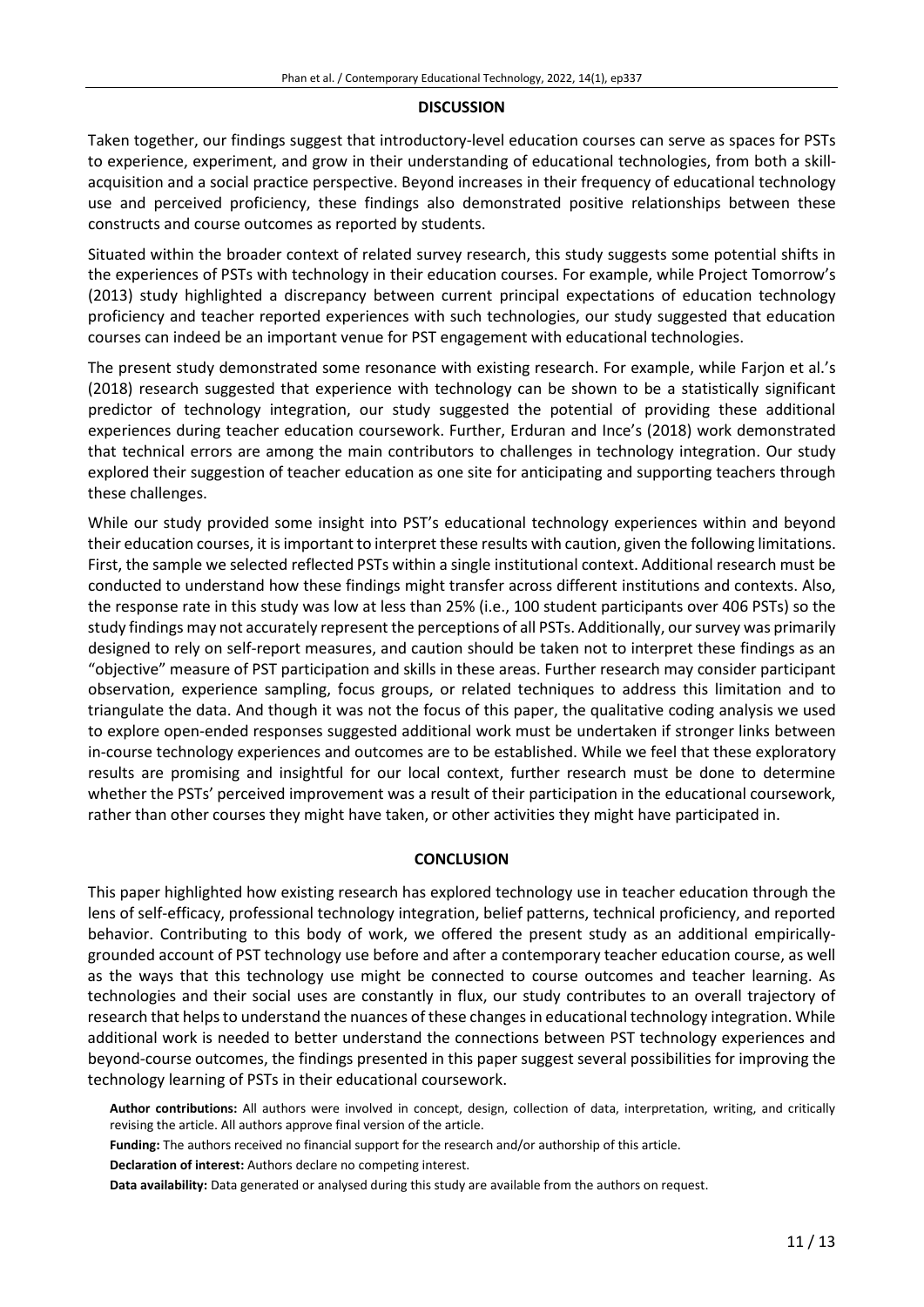#### **REFERENCES**

- Blair, J., Czaja, R. F., & Blair, E. A. (2013). *Designing surveys: A guide to decisions and procedures.* Sage.
- Cochran-Smith, M., & Lytle, S. L. (2009). *Inquiry as stance: Practitioner research for the next generation.* Teachers College Press.
- DuFour, R., & Eaker, R. (2009). *Professional learning communities at work: Best practices for enhancing students' achievement.* Solution Tree Press.
- Erduran, A., & Ince, B. (2018). Identifying mathematicsteachers' difficultiesin technology integration in terms of Technological Pedagogical Content Knowledge (TPCK). *International Journal of Research in Education and Science*, *4*(2), 555-576. <https://doi.org/10.21890/ijres.428955>
- Farjon, D., Smits, A., & Voogt, J. (2018). Technology integration of pre-service teachers explained by attitudes and beliefs, competency, access, and experience. *Computers & Education, 130*, 81-93. <https://doi.org/10.1016/j.compedu.2018.11.010>
- Gee, J. P. (2005). Semiotic social spaces and affinity spaces. In D. Barton & K. Tusting (Eds.), *Beyond communities of practice: Language, power, and social context* (pp. 214-232). Cambridge University Press. <https://doi.org/10.1017/CBO9780511610554.012>
- Groth-Marnat, G. (1999). *Handbook of psychological assessment* (3rd Ed.). John Wiley & Sons.
- Kirkwood, A., & Price, L. (2014). Technology-enhanced learning and teaching in higher education: What is 'enhanced' and how do we know? A critical literature review. *Learning, media and technology, 39*(1), 6-36. <https://doi.org/10.1080/17439884.2013.770404>
- Lave, J., & Wenger, E. (1991). *Situated learning: legitimate peripheral participation.* Cambridge University Press. <https://doi.org/10.1017/CBO9780511815355>
- Lei, J. (2009). Digital natives as preservice teachers: What technology preparation is needed? *Journal of Computing in Teacher Education, 25*(3), 87-97.
- Mishra, P., & Koehler, M. J. (2006). Technological pedagogical content knowledge: A framework for teacher knowledge. *Teachers College Record, 108*(6), 1017-1054. [https://doi.org/10.1111/j.1467-](https://doi.org/10.1111/j.1467-9620.2006.00684.x) [9620.2006.00684.x](https://doi.org/10.1111/j.1467-9620.2006.00684.x)
- Project Tomorrow (2013). *Learning in the 21st century: Digital experiences and expectations of tomorrow's teachers*. [https://tomorrow.org/speakup/tomorrowsteachers\\_report2013.html](https://tomorrow.org/speakup/tomorrowsteachers_report2013.html)
- Rogoff, B. (2003). *The cultural nature of human development.* Oxford University Press.
- Serafini, F. (2000). Three paradigms of assessment: Measurement, procedure, and inquiry. *The Reading Teacher, 54*(4), 384-393.
- Sfard, A. (1998). On two metaphors for learning and the dangers of choosing just one. *Educational Researcher, 27*(2), 4-13. <https://doi.org/10.3102/0013189X027002004>
- Sung, Y. T., Chang, K. E., & Liu, T. C. (2016). The effects of integrating mobile devices with teaching and learning on students' learning performance: A meta-analysis and research synthesis. *Computers & Education, 94*, 252-275. <https://doi.org/10.1016/j.compedu.2015.11.008>
- Thorkildsen, T. A. (2005). *Fundamentals of measurement in applied research.* Pearson, Allen Bacon.
- Tondeur, J., Scherer, R., Baran, E., Siddiq, F., Valtonen, T., & Sointu, E. (2019). Teacher educators as gatekeepers: Preparing the next generation of teachers for technology integration in education. *British Journal of Educational Technology*, *50*(3), 1189-1209. <https://doi.org/10.1111/bjet.12748>